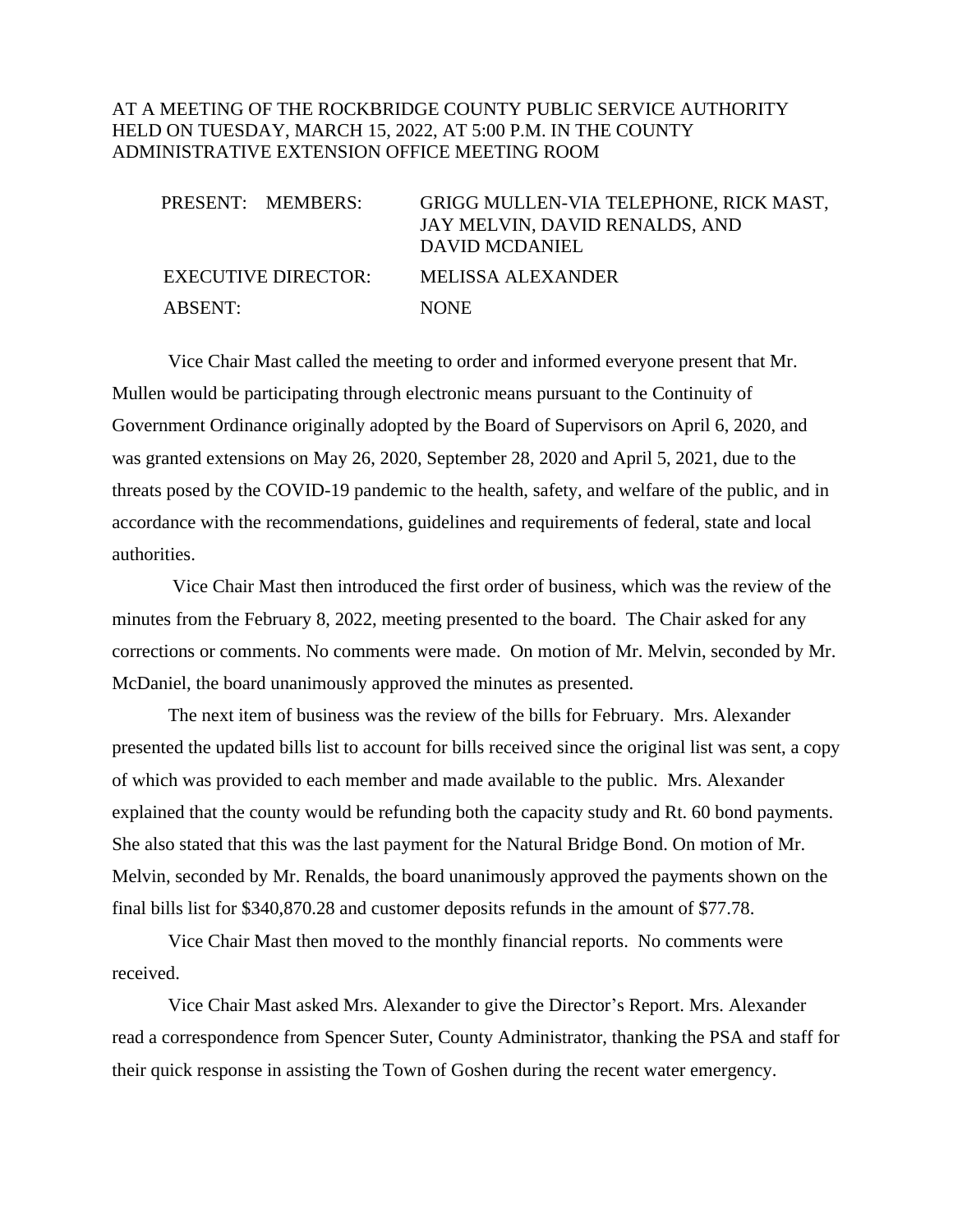The next Directors Report item was an update on the most recent round of ARPA funds. The PSA received \$17,068.17. Staff was able to apply \$12,823.97, of the funds to accounts who met the criteria. The remainder, \$4,244.20, will be returned to the state.

The next item was the budget for fiscal year 2023. Mrs. Alexander reported that the staff was working hard on the budget. The budget committee will be meeting before the next board meeting. Next board meeting, staff will present the proposed rates and resolution. The resolution must be advertised prior to the public hearing. The public hearing will be held during the June board meeting.

The last item on the Directors report was an update on the issue with Paymentus. Mrs. Alexander asked Mrs. Tomlin to give the update. She summarized the history of the issue for the board. She explained that the issue was presented to management at Paymentus. She and Mrs. Alexander met with Paymentus and Paymentus proposed splitting the cost. That would mean that the PSA would have to write off \$1,063.25 that was not deposited into our account and Paymentus would have to write off a little over \$2,000.00. Mrs. Alexander explained the steps taken to prevent this from happening again. Mr. Melvin asked if we checked with the auditor about accepting the proposed solution. Mrs. Tomlin stated that she would speak with the accountant and auditor before formally accepting the solution. Mrs. Alexander explained that we have had issues with Paymentus in the past and that we have already informed them that we would not be renewing our contract next January. PubliQ, our billing and accounting software, offers the same service that integrates with our current software and online bill presentment.

Vice Chair Mast then moved to Unfinished Business, the capacity studies. Mrs. Alexander told the board that she received an estimate of \$6,400 from Whitman Requardt and Associates to add the Natural Bridge Park and hotel vicinity to the existing study. Mrs. Alexander asked if the board would like to fund the addition, ask the Board of Supervisors if there are any funds remaining that could fund it, or wait until the state contacts us to move forward on providing services to the park. Mrs. Alexander stated that the engineers would need to know in the next few months to add it to the study; however, it can still be done later. If it is done later, the cost would be a bit higher. The board instructed Mrs. Alexander to contact Mr. Suter regarding the possibility of the Board of Supervisors adding the cost to the capacity study.

Vice Chair Mast moved to New Business. Mrs. Alexander asked the board to approve the fiscal year 2021 audit provided to them in the board packet. On motion of Mr. McDaniel, seconded by Mr. Melvin, the board unanimously voted to approve the audit as presented.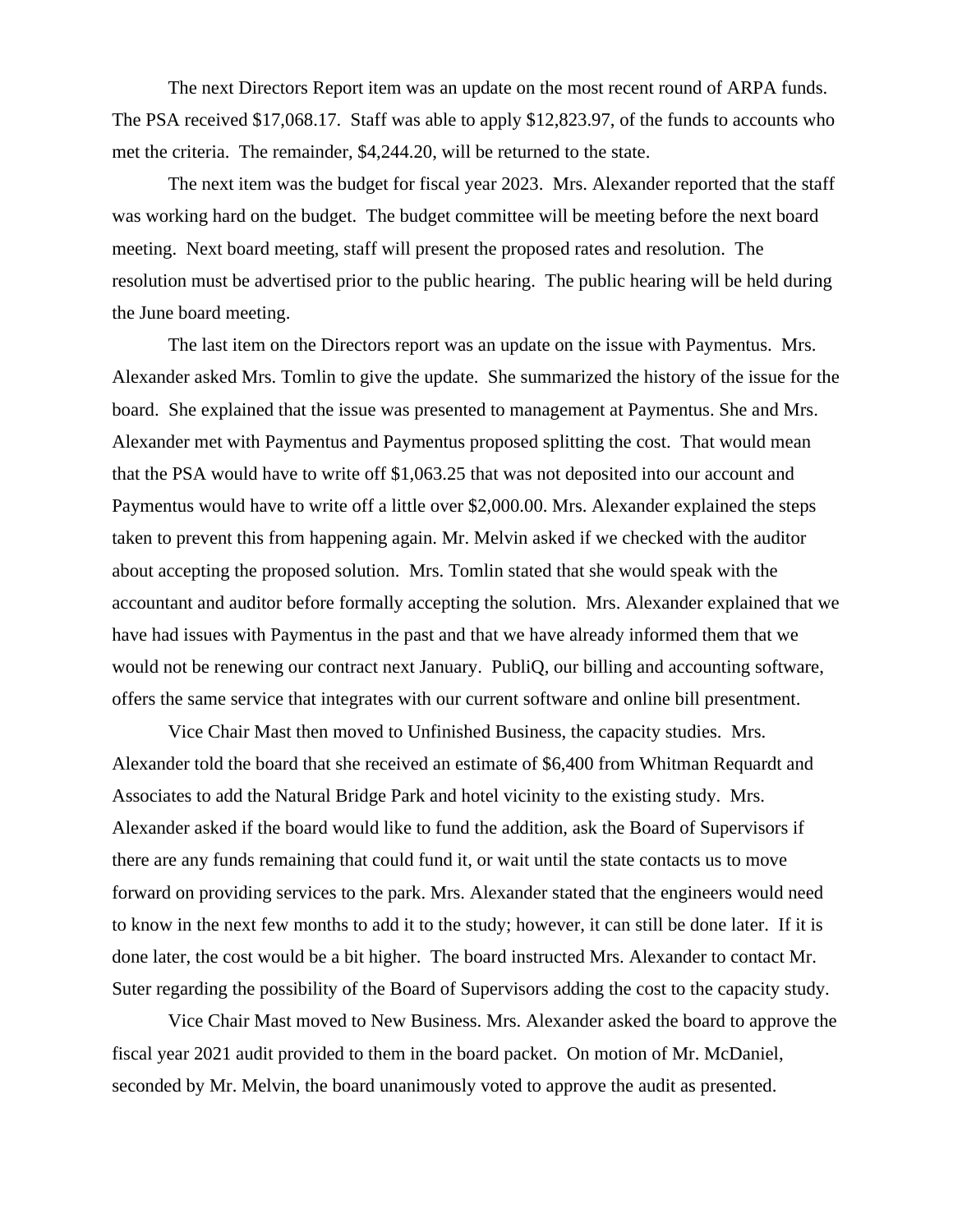Vice Chair Mast asked for Public and Board member comments. None were received.

Vice Chair Mast then asked the board and members of the public to move downstairs to join the Board of Supervisors in the board meeting room for a joint meeting.

# **Presentation by Maury Service Authority (MSA) Staff on Capital Improvements:**

Executive Director Jordan Combs introduced members of Ramboll, who conducted a water treatment facilities study for the MSA. Members present were: Drinking Water Specialist George Rest and Project Manager Matt Wimmer who were both present inperson to provide the Board of Supervisors and Public Service Authority with a presentation of the study. The presentation included project objectives; a chronology of key events; water facilities assessment key findings and recommendations for next steps; and, details of the next steps. In conclusion, the following recommendations were presented:

### **Raw Water Intake:**

#### **Conclusions:**

• The intake is aged and unpermitted.

• A Virginia Water Protection (VWP) permit from the Virginia DEQ will be required in order to replace or significantly modify the existing intake.

• VDEQ may not be supportive of the MSA's withdrawal expectations.

# **Recommendations and "Next Steps":**

• MSA to initiate discussions with VDEQ regarding the permitting process and likely outcomes before deciding how best to apply for a permit.

# **Raw Water Pumping Station (RWPS):**

#### **Conclusions:**

- RWPS should be replaced.
- New RWPS should be located outside the 100-year flood plain.

#### **Recommendations and "Next Steps":**

- Prepare a RWPS Preliminary Engineering Report (PER)
- o Raw Water Intake interconnection
- o New RWPS siting & preliminary layouts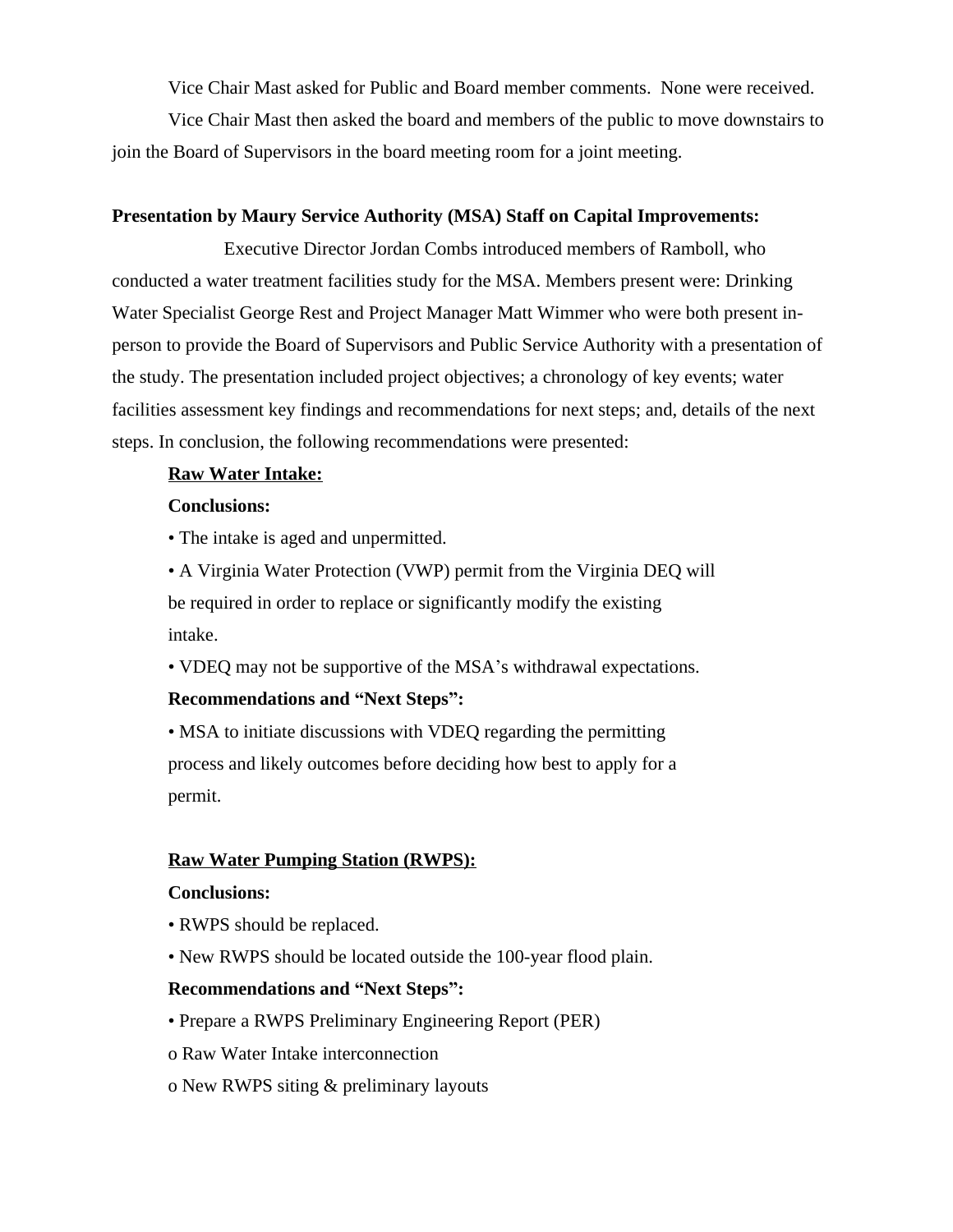o Pump selection

o Electrical and controls considerations

• Final Design, Bidding, and Construction

### **Water Treatment Plant:**

#### **Conclusions:**

• Existing water treatment processes and operations are producing high-quality finished water.

• Significant investment decisions required.

• Concrete pre-treatment structure is in very poor condition. **Continued repairs and** 

### **rehabilitation are not cost effective or sustainable.**

• Need to fix hydraulic bottlenecks.

- Additional deficiencies to be addressed:
- Process Equipment: Dry chemical systems, chlorine system, finished water pumps,

rapid mix, flocculators, valves,

etc. Generally functional, but mostly original from 1975 and beyond expected useful life.

• Residuals Lagoons: Engineered lagoon (underdrain & cleaning access), replace splitter box, pipe lagoon effluent.

• Standby Power: Currently limited to appx. 1 MGD capacity.

• 3rd Floor HVAC: Ventilation in chemical storage areas and fluoride room, replace AC units in Hypo room.

• Instrumentation & SCADA Upgrades: New system to be tailored to treatment process upgrades.

#### **Recommendations and "Next Steps":**

• Prepare a WTP Preliminary Engineering Report (PER) to include:

o Conventional treatment alternatives evaluation (Replace in-kind, Replace

w/high-rate pre-treatment process)

o Filter gallery modifications vs. 4th filter evaluation

o Lagoon improvements

o Up-front capital cost and life-cycle cost comparison of current treatment

system, and high-rate pre-treatment system

o HVAC, electrical and controls considerations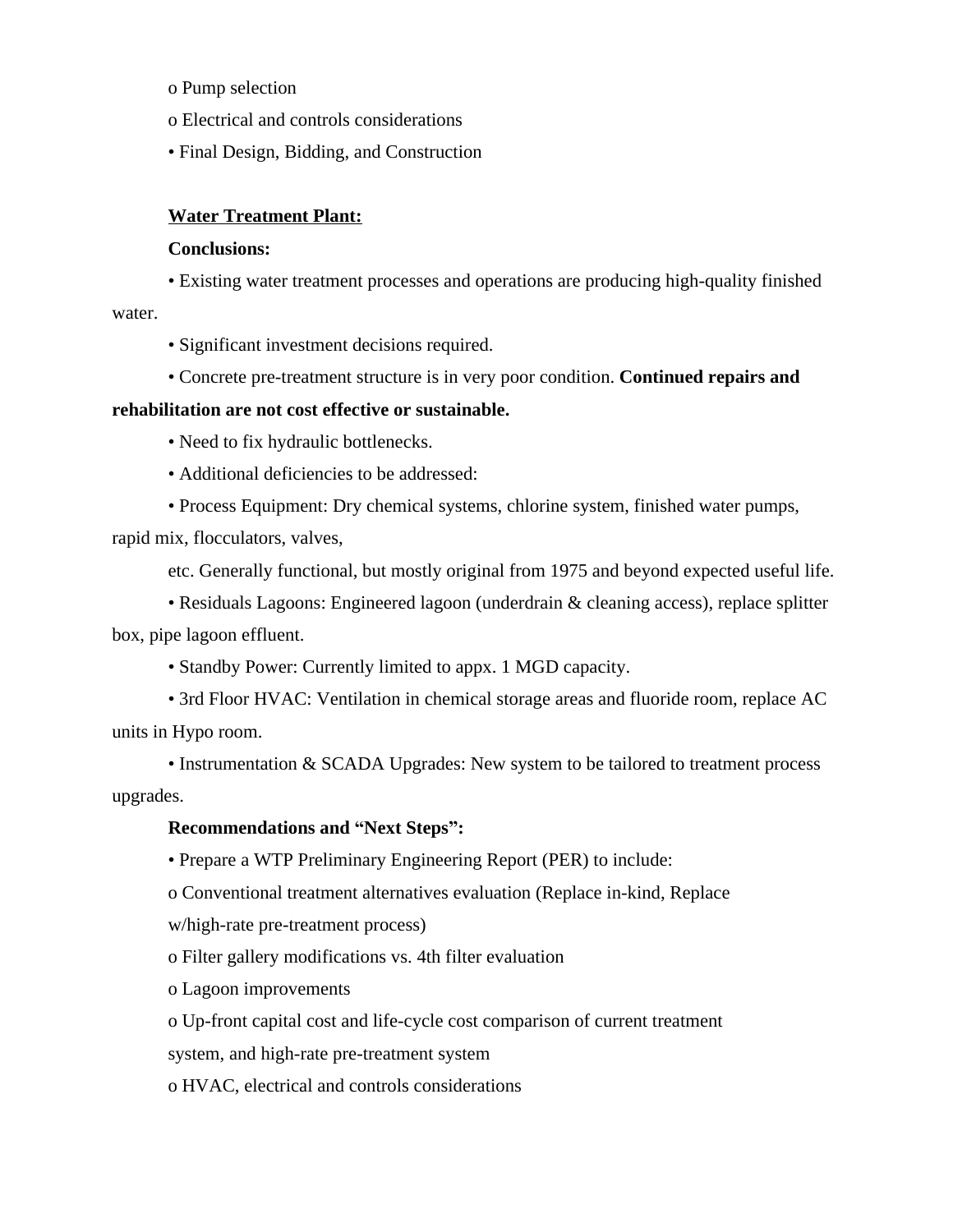o Evaluate constructability and phasing considerations

• Final Design, Bidding, and Construction

# **Water Storage & Transmission System:**

### **Conclusions:**

• Tank is generally in good condition, but inspection identified some necessary near-term and medium-term repairs.

• Enfield Pump Station is in good condition; MSA should consider replacing the existing monorail with a traveling bridge crane.

- Develop a hydraulic model of its water transmission and distribution system
- Complete the replacement of the MSA's aged "loop" piping (approx. 2.6 miles)

# **Recommendations and "Next Steps":**

- Complete the hydraulic model
- Prepare Water Storage and Transmission System PER
- Final Design, Bidding, and Construction

# **Next Steps (Already Underway):**

- Raw Water Pumping Station PER
- Water Treatment Plant PER
- Water Storage & Transmission System PER
- Distribution System Hydraulic Model
- Raw Water Intake Discussions with DEQ
- Loan Application through VDH's Financial & Construction Assistance Programs

(FCAP)

• Continue community communications

Following the presentation, the following questions and comments were received:

PSA Board Member David Renalds shared his concern regarding the raw water intake permitting requirements along with some of the piping materials and other Virginia Department of Health (VDH) requirements.

Mr. Combs stated that a lot of those concerns are coming forward based on the planning that the Public Service Authority (PSA) and County are having to make for growth.